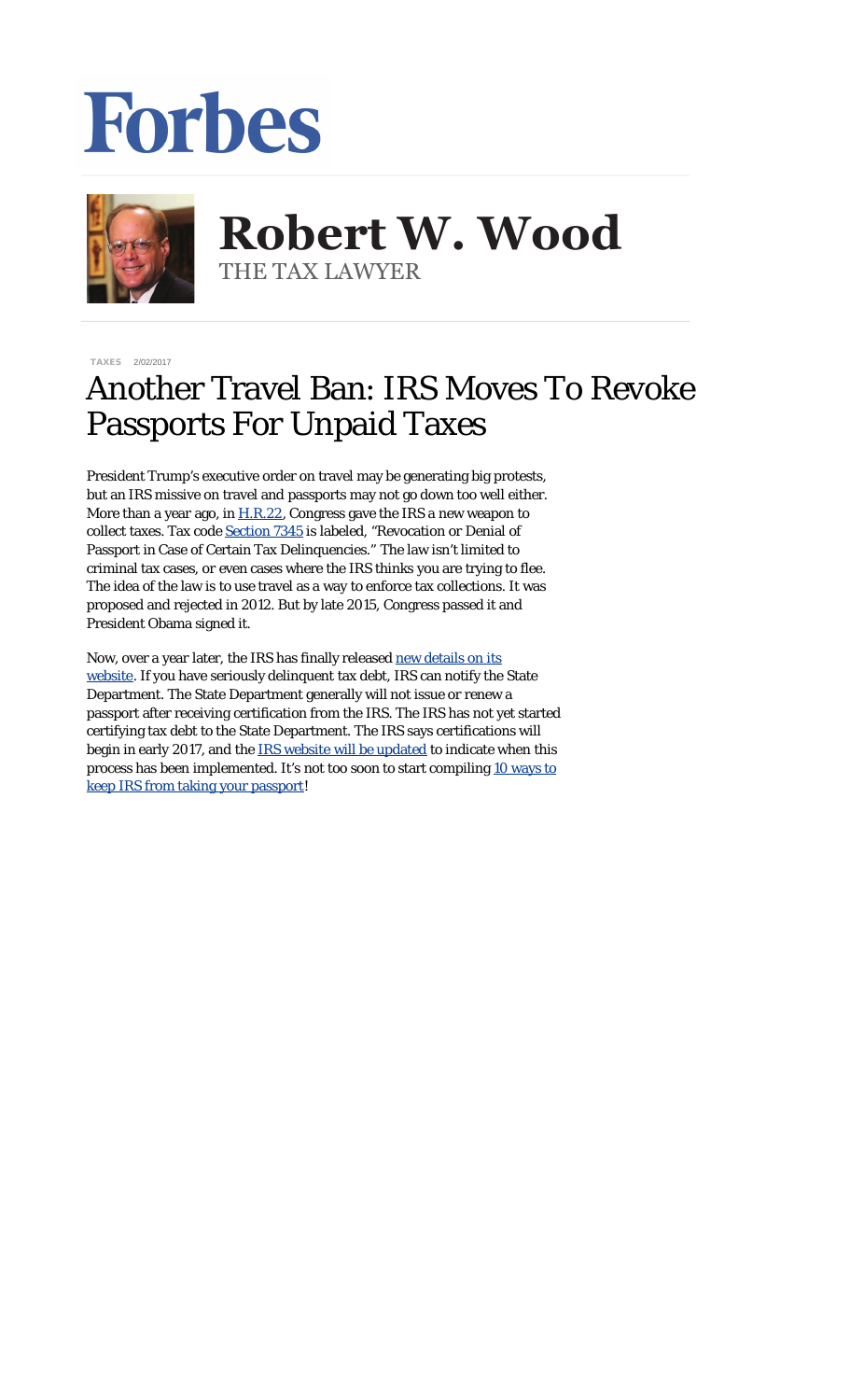

Here is the new information from the IRS. Seriously delinquent tax debt is an individual's unpaid, legally enforceable federal tax debt totaling more than \$50,000 (including interest and penalties, but subject to an inflation adjustment) for which:

- A notice of federal tax lien has been filed and all administrative remedies under IRC § 6320 have lapsed or been exhausted or
- A levy has been issued

Some tax debt is not included in determining seriously delinquent tax debt even if it meets the above criteria. It includes tax debt:

- Being paid in a timely manner under an installment agreement entered into with the IRS
- Being paid in a timely manner under an offer in compromise accepted by the IRS or a settlement agreement entered into with the Justice Department
- For which a collection due process hearing is timely requested in connection with a levy to collect the debt
- For which collection has been suspended because a request for innocent spouse relief under IRC Section 6015 has been made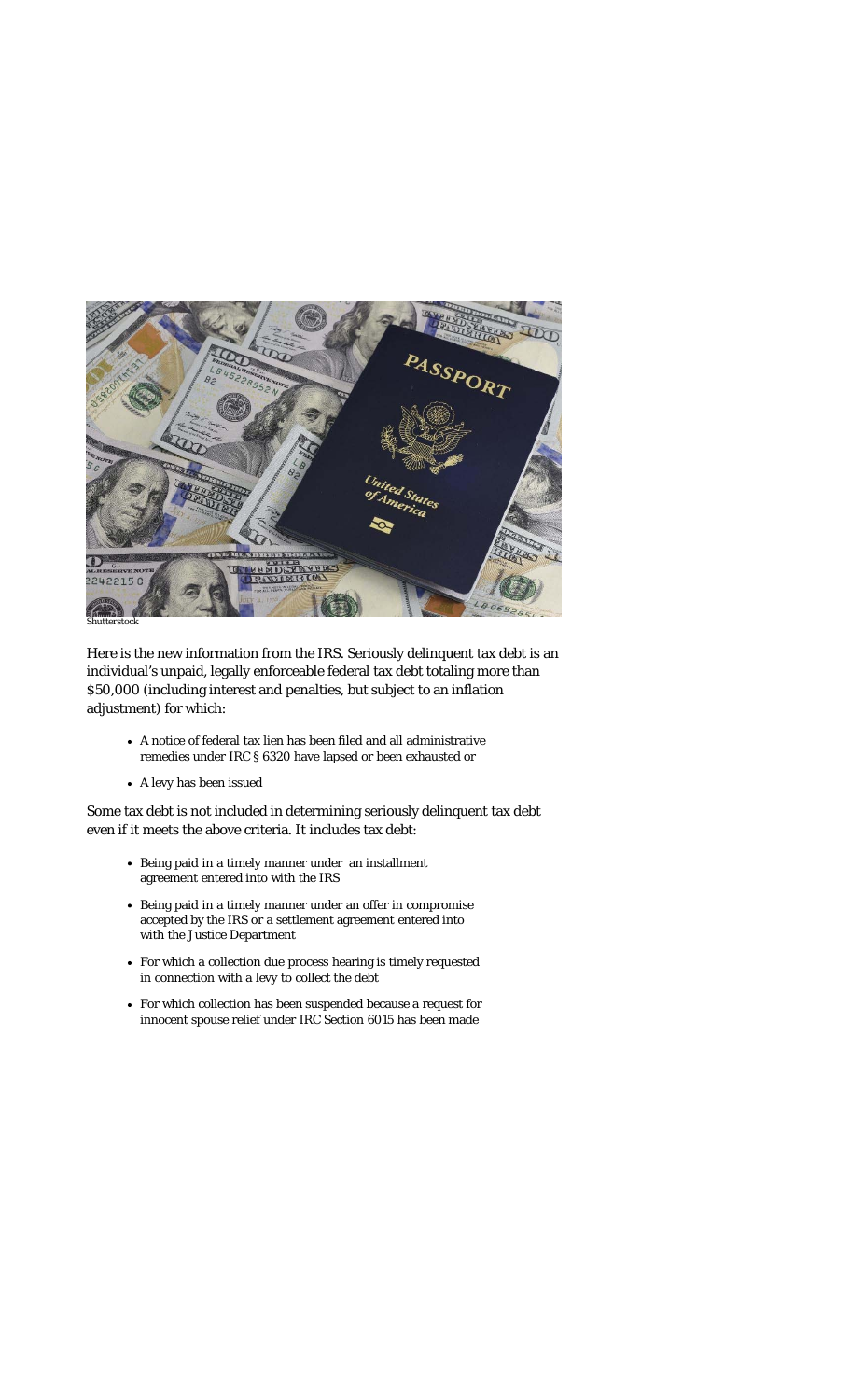Before denying a passport, the State Department will hold your application for 90 days to allow you to:

- Resolve any erroneous certification issues
- Make full payment of the tax debt
- Enter into a satisfactory payment alternative with the IRS

There is no grace period for resolving the debt before the State Department revokes a passport.

Taxpayer Notification. The IRS is required to notify you in writing at the time the IRS certifies seriously delinquent tax debt to the State Department. The IRS is also required to notify you in writing at the time it reverses certification. The IRS will send written notice by regular mail to your last known address.

Reversal Of Certification. The IRS will notify the State Department of the reversal of the certification when:

- The tax debt is fully satisfied or becomes legally unenforceable.
- The tax debt is no longer seriously delinquent.
- The certification is erroneous.

The IRS will provide notice as soon as practicable if the certification is erroneous. The IRS will provide notice within 30 days of the date the debt is fully satisfied, becomes legally unenforceable or ceases to be seriously delinquent tax debt. A previously certified debt is no longer seriously delinquent when:

- You and the IRS enter into an installment agreement allowing you to pay the debt over time.
- The IRS accepts an offer in compromise to satisfy the debt.
- The Justice Department enters into a settlement agreement to satisfy the debt.
- Collection is suspended because you request innocent spouse relief under IRC Section 6015.
- You make a timely request for a collection due process hearing in connection with a levy to collect the debt.

The IRS will not reverse certification where a taxpayer requests a collection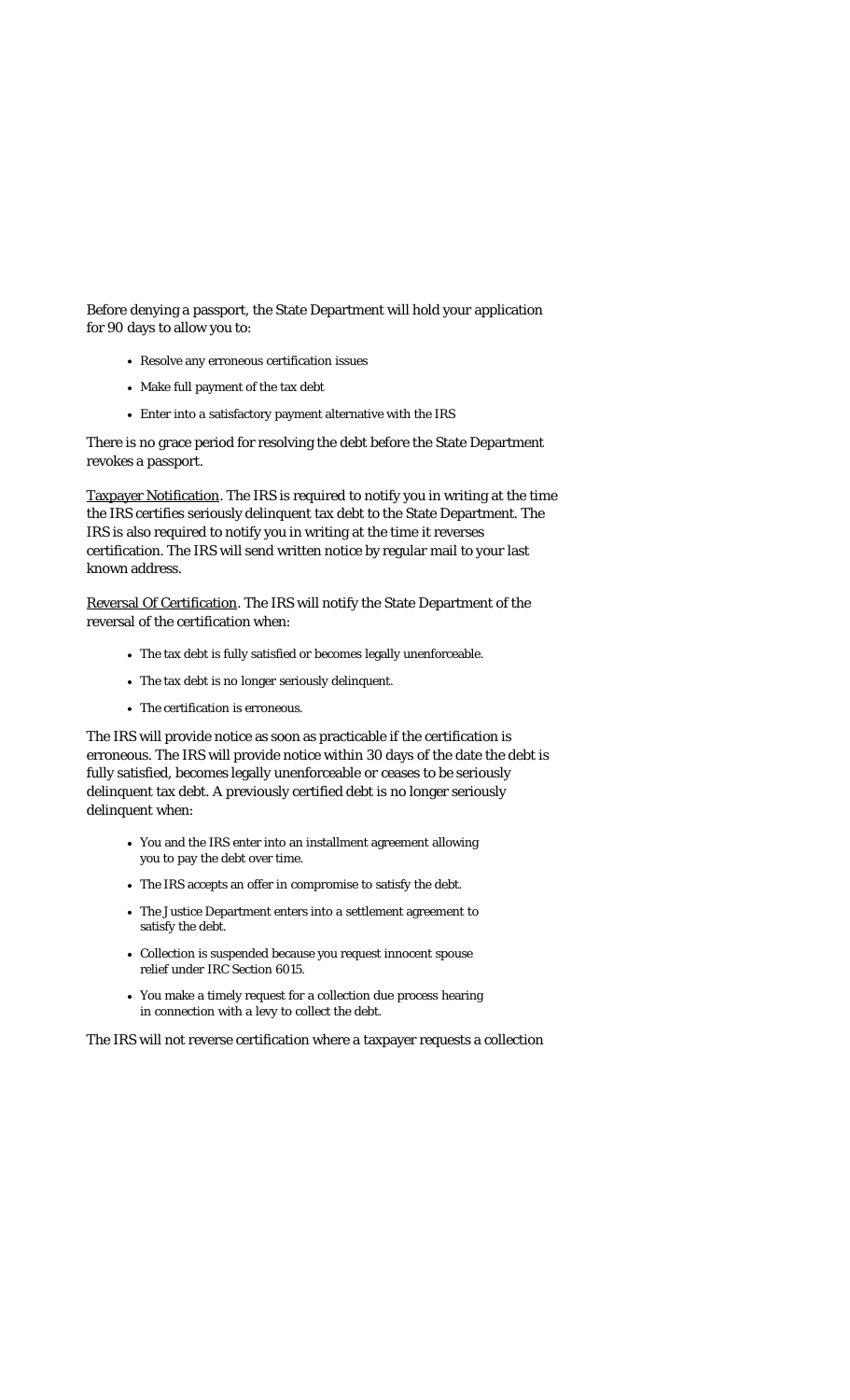due process hearing or innocent spouse relief on a debt that is not the basis of the certification. Also, the IRS will not reverse the certification because the taxpayer pays the debt below \$50,000.

Judicial Review. If the IRS certified your debt to the State Department, you can file suit in the U.S. Tax Court or a U.S. District Court to have the court determine whether the certification is erroneous, or the IRS failed to reverse the certification when it was required to do so. If the court determines the certification is erroneous or should be reversed, it can order reversal of the certification.

IRC Section 7345 does not provide the court authority to release a lien or levy or award money damages in a suit to determine whether a certification is erroneous. You are not required to file an administrative claim or otherwise contact the IRS to resolve the erroneous certification issue before filing suit in the U.S. Tax Court or a U.S. District Court.

Payment of Taxes. If you can't pay the full amount you owe, you can make alternative payment arrangements such as an installment agreement or an offer in compromise and still keep your U.S. passport. If you disagree with the tax amount or the certification was made in error, you should contact the phone number listed on Notice CP 508C. If you've already paid the tax debt, please send proof of that payment to the address on the Notice CP 508C. If you recently filed your tax return for the current year and expect a refund , the IRS will apply the refund to the debt and if the refund is sufficient to satisfy your seriously delinquent tax debt, the account is considered fully paid.

Passport Status. If you need to verify whether your U.S. passport has been cancelled or revoked, you should contact the State Department by calling the National Passport Information Center at 877-487-2778. If you need your U.S. passport to keep your job, once your seriously delinquent tax debt is certified, you must fully pay the balance, or make an alternative payment arrangement to keep your passport. Once you've resolved your tax problem with the IRS, the IRS will reverse the certification within 30 days of resolution of the issue.

Travel. If you're leaving in a few days for international travel and need to resolve passport issues, you should call the phone number listed on Notice CP 508C. If you already have a U.S. passport, you can use your passport until you're notified by the State Department that it's taking action to revoke or limit your passport. If the Secretary of State decides to revoke a passport, the